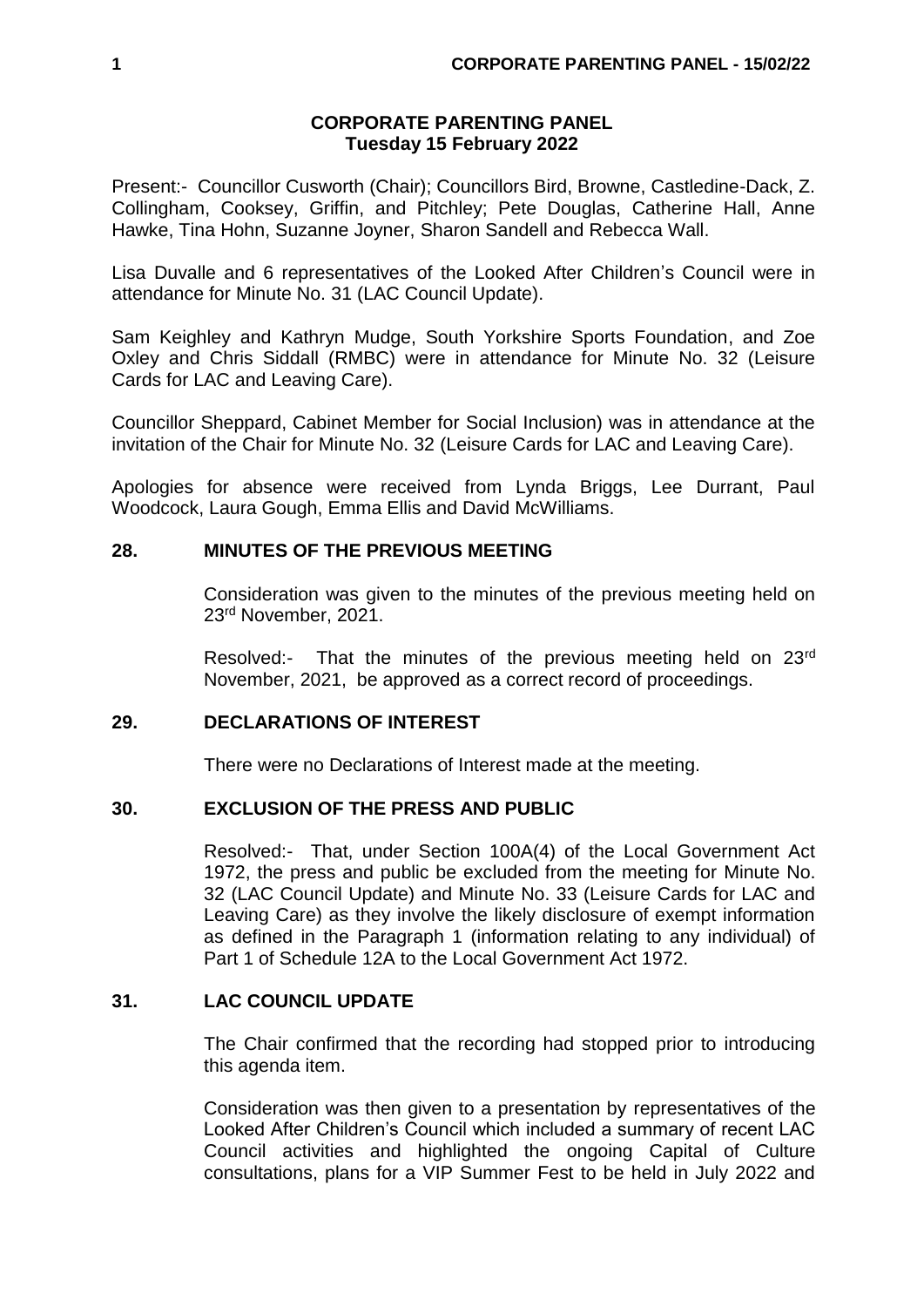Christmas craft sessions.

The presentation also included specific reference to the Rotherham LAC Council's Free Leisure Pass Campaign for a free leisure pass for Rotherham's Looked After and Leaving Care young people. The pass would give Looked After and Leaving Care young people aged 13-21/24 years the opportunity to engage in free leisure activities including gym and swimming across the Borough.

The benefits of such activity supported a healthy lifestyle, both physically and emotionally, and would feed into the statutory targets for the promotion of Health for Looked After Children. Positive mental health was promoted through exercise and social interaction as well as building friendships and involvement in the community.

The pass could provide a new start for Looked After Children following the Covid-19 pandemic and lockdown, which had seen an increase of obesity in both adults and young people as well as an increase in mental health cases; physical activity has been proven to improve peoples' mental health.

It was highlighted that a number of other local authorities within the Yorkshire and Humber already provided free leisure passes.

The young people were thanked for their excellent presentation.

To aid discussion on the next agenda item, members of the Panel sought the views of the young people on a range of issues relating to free leisure passes:-

- Ideally access to leisure facilities would be across the Borough so all LAC could access them
- It could be any leisure activity but the importance of young people being able to swim was stressed
- It was not just for the physical and mental benefits but for the social interaction particularly following the lockdowns; it would be another free space for young people to be themselves with other young people (if they chose to)
- The type of activity would vary from person-to-person with some choosing individual activities and other participating in group activities
- Not just physical activities but social activities e.g. cinema

Councillor Sheppard reported that the Council was currently looking at the cultural offer as part of the Children's Capital of Culture and also carrying out a review of the Rothercard which could link into Rotherham's Looked After Children and Leaving Care Young People being able to access other elements of Rotherham's culture and arts programme across the Borough at a discounted rate/special performance. He would welcome any feedback to incorporate into the consultation process.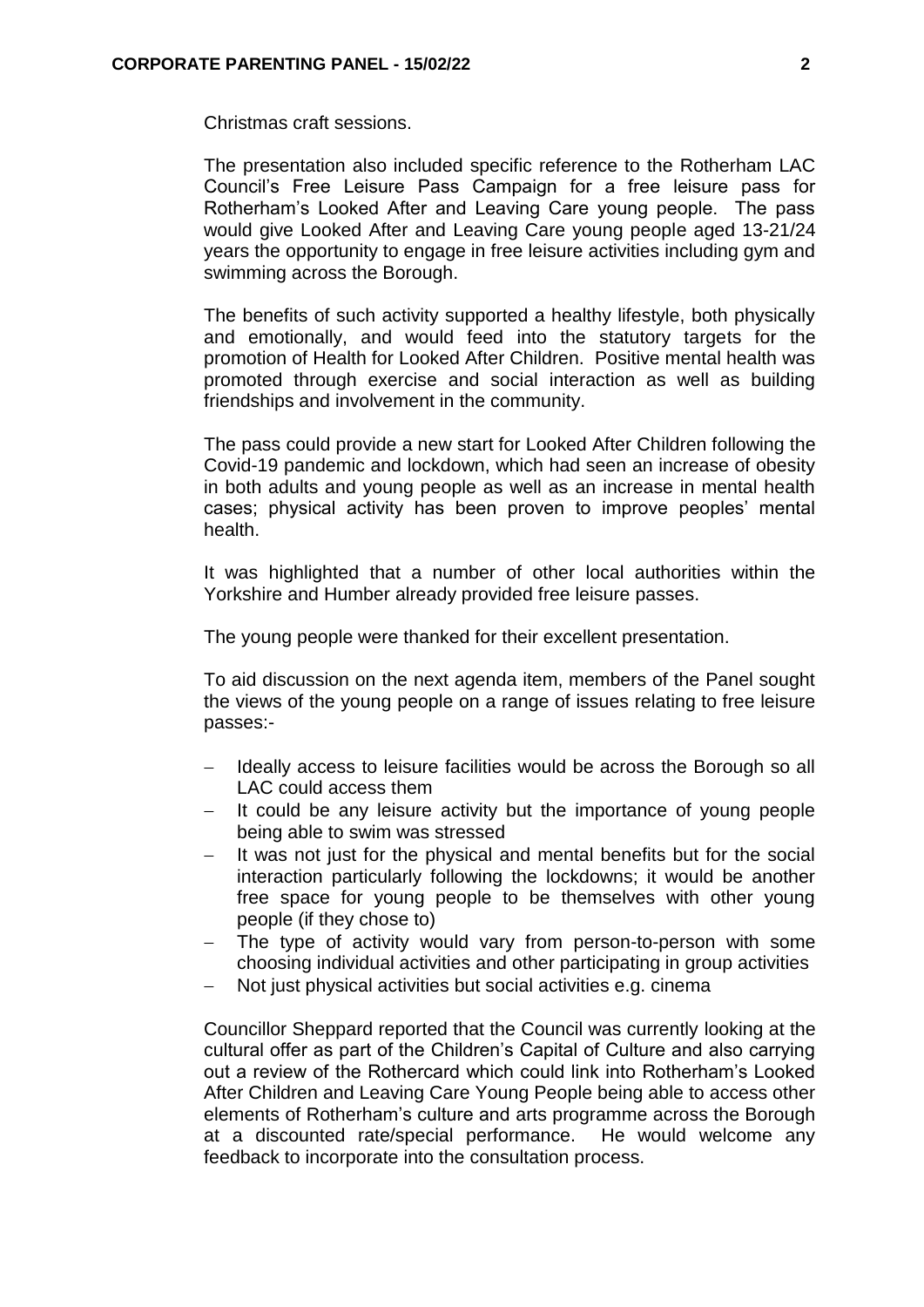It was noted that different activities took place on a daily/weekly basis. Leisure Services could provide access to an activity that already existed or would try and develop something specific as a taster session if requested.

Kathryn Mudge, South Yorkshire Sports Foundation, asked if the young people had considered the opportunity to develop skills further with sport and physical activity with qualifications? The Foundation could provide mentoring.

It was suggested that the LAC Council carry out a questionnaire with their peers to ascertain their views as to:-

- what leisure activities they would like the opportunity to take part in
- were there any other barriers other than cost to accessing the leisure centres
- given South Yorkshire Sports Foundation offer, would any young people be interested in improving their skills and becoming role models

### **Resolved:-**

1. That the update be noted.

2. That the LAC Council carry out a questionnaire amongst their peers on the lines suggested above.

# **32. LEISURE CARDS FOR LOOKED AFTER CHILDREN AND LEAVING CARE YOUNG PEOPLE**

Sharon Sandell, Head of Children in Care, presented an update report on the progress of the task and finish working group established to discuss the longstanding request of the Looked After Children's Council that they have access to leisure activities to support their physical and emotional wellbeing.

Local leisure centres were provided by an arms length organisation, Places for People Ltd. Any extension of offer to children and young people, as requested by the LAC Council, required costing out against each one of the requests and be determined as to what preferred option could be achieved.

Leisure Services and People for Places Ltd. were working through the options to fully explore how the Council could support the LAC Council request due to the implications of the contract in place.

The report set out the options being considered with a deadline for decision of the end of March, 2022.

Discussion ensued on the report with the following issues raised/clarified:-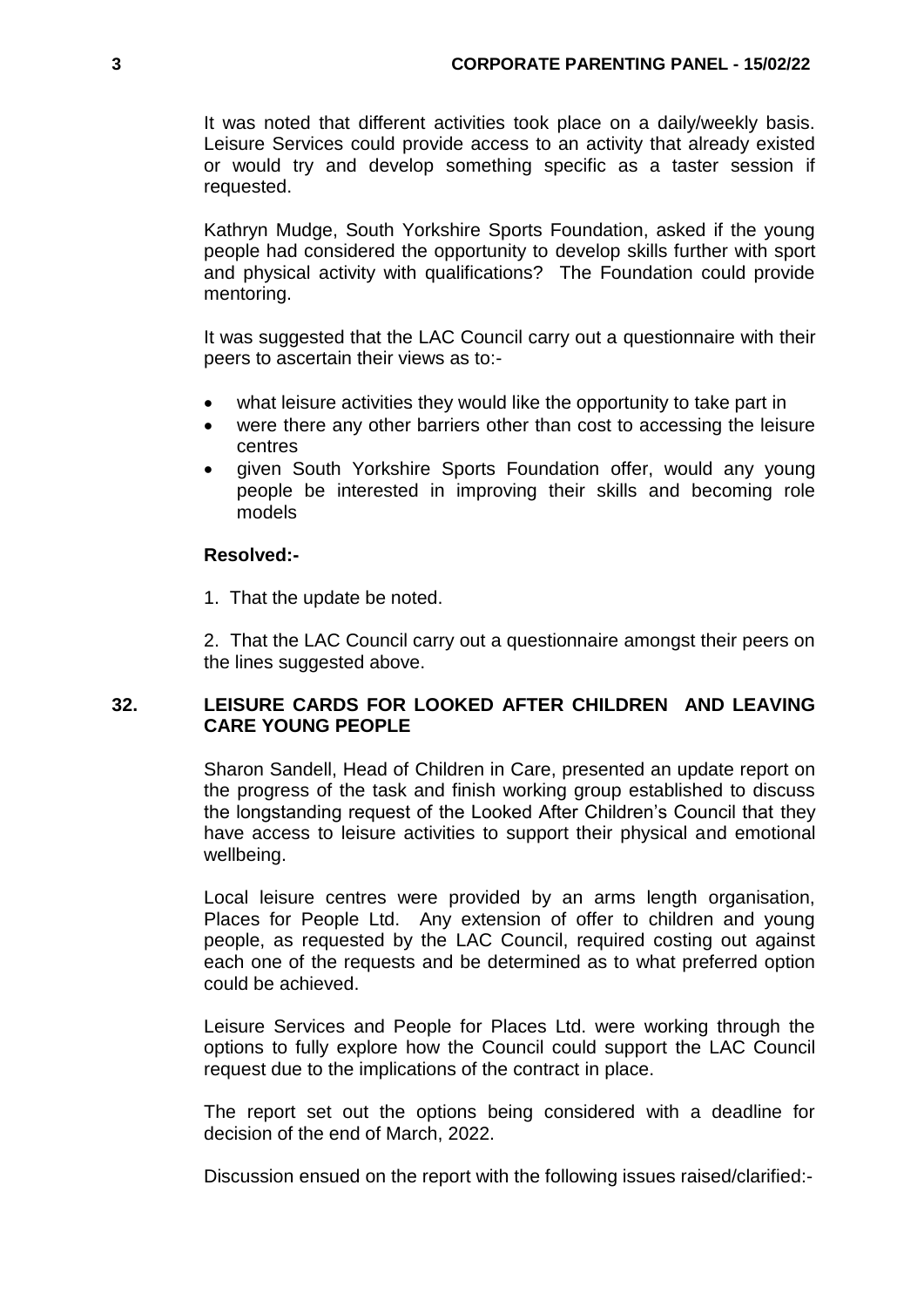- The current offer available to foster carers and Looked After Young People in their care was via the Rothercard which reduced the monthly membership rate from £35 to £29. If an adult foster carer accessed membership by Rothercard, up to 4 children, 16 years and under, within a family could have free access to facilities if they were accompanied by an adult. Children under the age of 8 must be accompanied by an adult, however, children over the age of 8 could use the pool independently without a parent and without charge
- Further discussions required about the social value aspect and the correct offer
- Propositions for each age group required and ensure they engage in the right activity
- Willingness from the Council and Places for People to work together on this important piece of work
- Although other areas had "free leisure passes" it was often something very targeted e.g. swimming lessons and not a full free pass. Those that were free were geared towards a particular age group
- Offering a free pass would not automatically mean that all young people would take up the opportunity
- Worthwhile to follow up the survey the LAC Council was undertaking to establish what activities the young people wanted to access and what could be done to make it as easy as possible to do so
- There may be a whole range of activities the young people did not know about, however, they had been clear in their request for swimming
- If the young people were asking for something that could not be delivered then an explanation should be provided as to why and what could be delivered should be delivered as quickly as possible
- Care/safeguarding arrangements for the young people accessing facilities also needed to be taken into consideration

# **Resolved:-**

(1) That the update be noted.

(2) That the proposal to offer a free leisure pass for swimming and gym access be processed as quickly as possible.

(3) That the LAC Council be requested to extend an invite to Rebecca